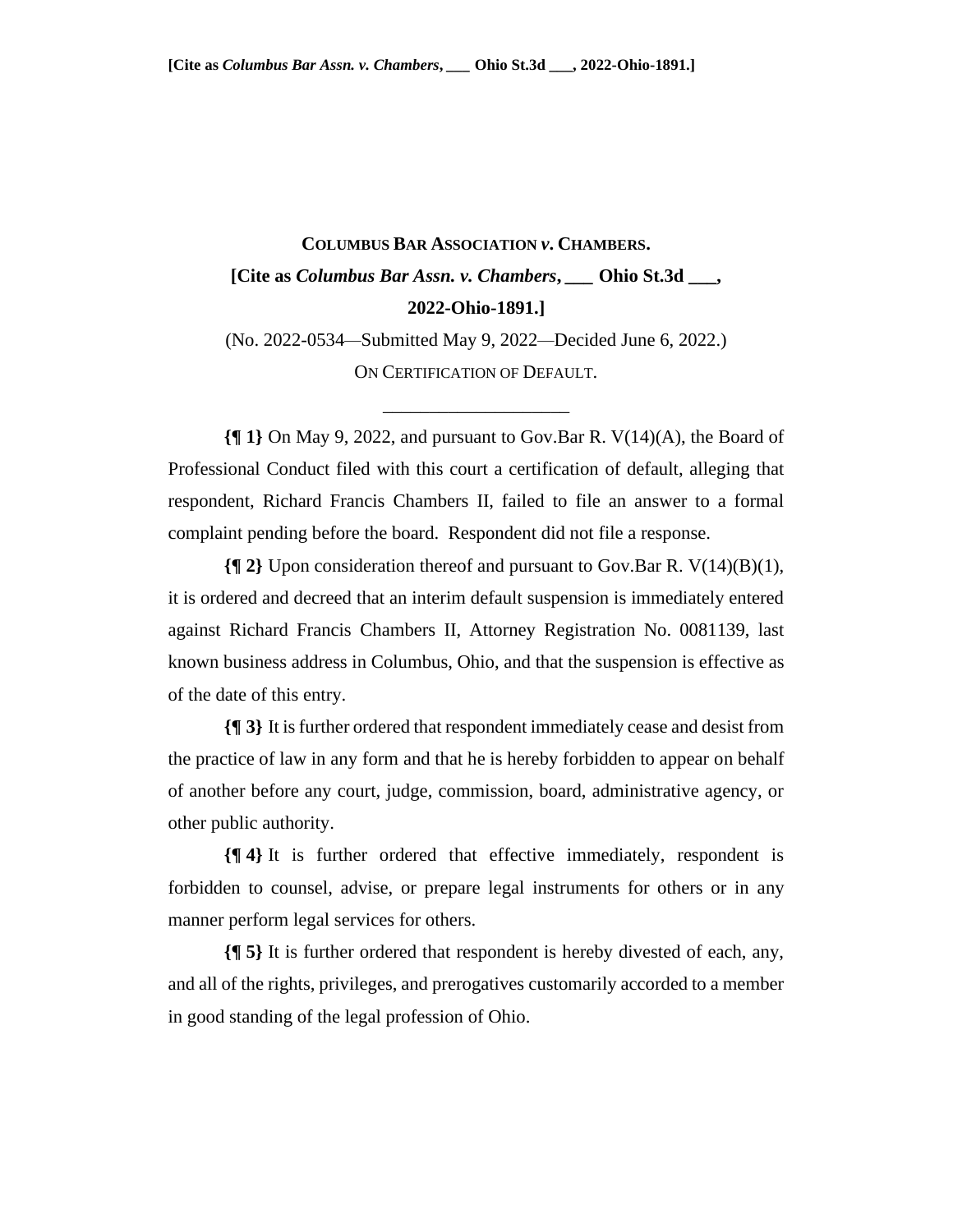**{¶ 6}** It is further ordered that before entering into an employment, contractual, or consulting relationship with any attorney or law firm, respondent shall verify that the attorney or law firm has complied with the registration requirements of Gov.Bar R. V(23)(C). If employed pursuant to Gov.Bar R. V(23), respondent shall refrain from direct client contact except as provided in Gov.Bar R.  $V(23)(A)(1)$  and from receiving, disbursing, or otherwise handling any client trust funds or property.

**{¶ 7}** It is further ordered that pursuant to Gov.Bar R. X(13), respondent shall complete one credit hour of continuing legal education for each month, or portion of a month, of the suspension. As part of the total credit hours of continuing legal education required by Gov.Bar R. X(13), respondent shall complete one credit hour of instruction related to professional conduct required by Gov.Bar R. X(3)(B) for each six months, or portion of six months, of the suspension.

**{¶ 8}** It is further ordered that respondent shall not be reinstated to the practice of law in Ohio until (1) respondent complies with the requirements for reinstatement set forth in the Supreme Court Rules for the Government of the Bar of Ohio, (2) respondent complies with this and all other orders issued by this court, (3) respondent complies with the Supreme Court Rules for the Government of the Bar of Ohio, and (4) this court orders respondent reinstated.

**{¶ 9}** It is further ordered by the court that within 90 days of the date of this order, respondent shall reimburse any amounts that have been awarded by the Lawyers' Fund for Client Protection pursuant to Gov.Bar R. VIII(7)(F). It is further ordered by the court that if after the date of this order the Lawyers' Fund for Client Protection awards any amount against respondent pursuant to Gov.Bar R. VIII(7)(F), respondent shall reimburse that amount to the Lawyers' Fund for Client Protection within 90 days of the notice of that award.

**{¶ 10}** It is further ordered that on or before 30 days from the date of this order, respondent shall do the following: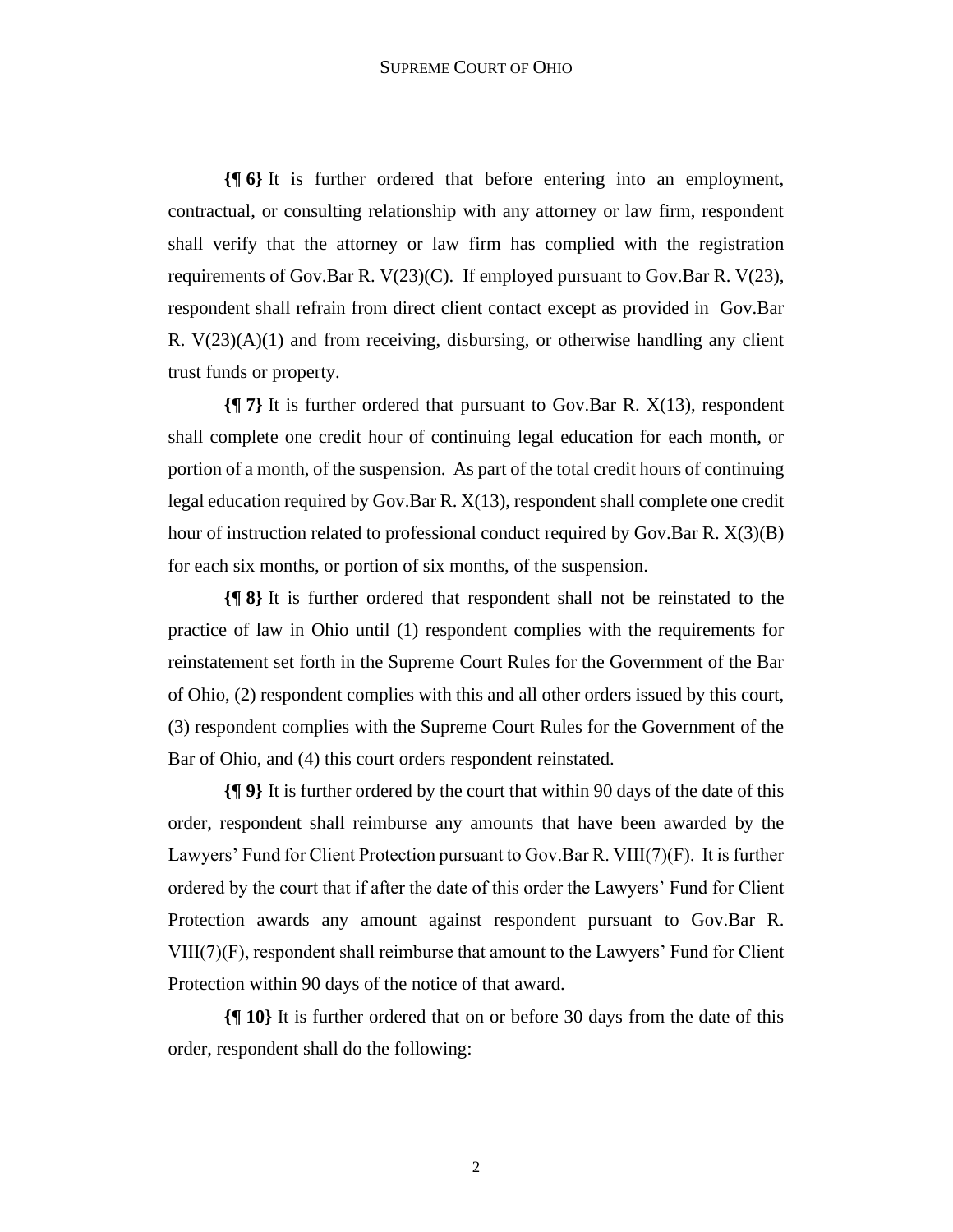**{¶ 11}** 1. Notify all clients being represented in pending matters and any cocounsel of respondent's suspension and consequent disqualification to act as an attorney after the effective date of this order and, in the absence of cocounsel, also notify the clients to seek legal services elsewhere, calling attention to any urgency in seeking the substitution of another attorney in respondent's place;

**{¶ 12}** 2. Regardless of any fees or expenses due, deliver to all clients being represented in pending matters any papers or other property pertaining to the client, or notify the clients or cocounsel, if any, of a suitable time and place where the papers or other property may be obtained, calling attention to any urgency for obtaining such papers or other property;

**{¶ 13}** 3. Refund any part of any fees or expenses paid in advance that are unearned or not paid and account for any trust money or property in his possession or control;

**{¶ 14}** 4. Notify opposing counsel or, in the absence of counsel, the adverse parties in pending litigation of respondent's disqualification to act as an attorney after the effective date of this order and file a notice of disqualification of respondent with the court or agency before which the litigation is pending for inclusion in the respective file or files;

**{¶ 15}** 5. Send all notices required by this order by certified mail with a return address where communications may thereafter be directed to respondent;

**{¶ 16}** 6. File with the clerk of this court and disciplinary counsel of the Supreme Court an affidavit showing compliance with this order, showing proof of service of the notices required herein, and setting forth the address where respondent may receive communications; and

**{¶ 17}** 7. Retain and maintain a record of the various steps taken by respondent pursuant to this order.